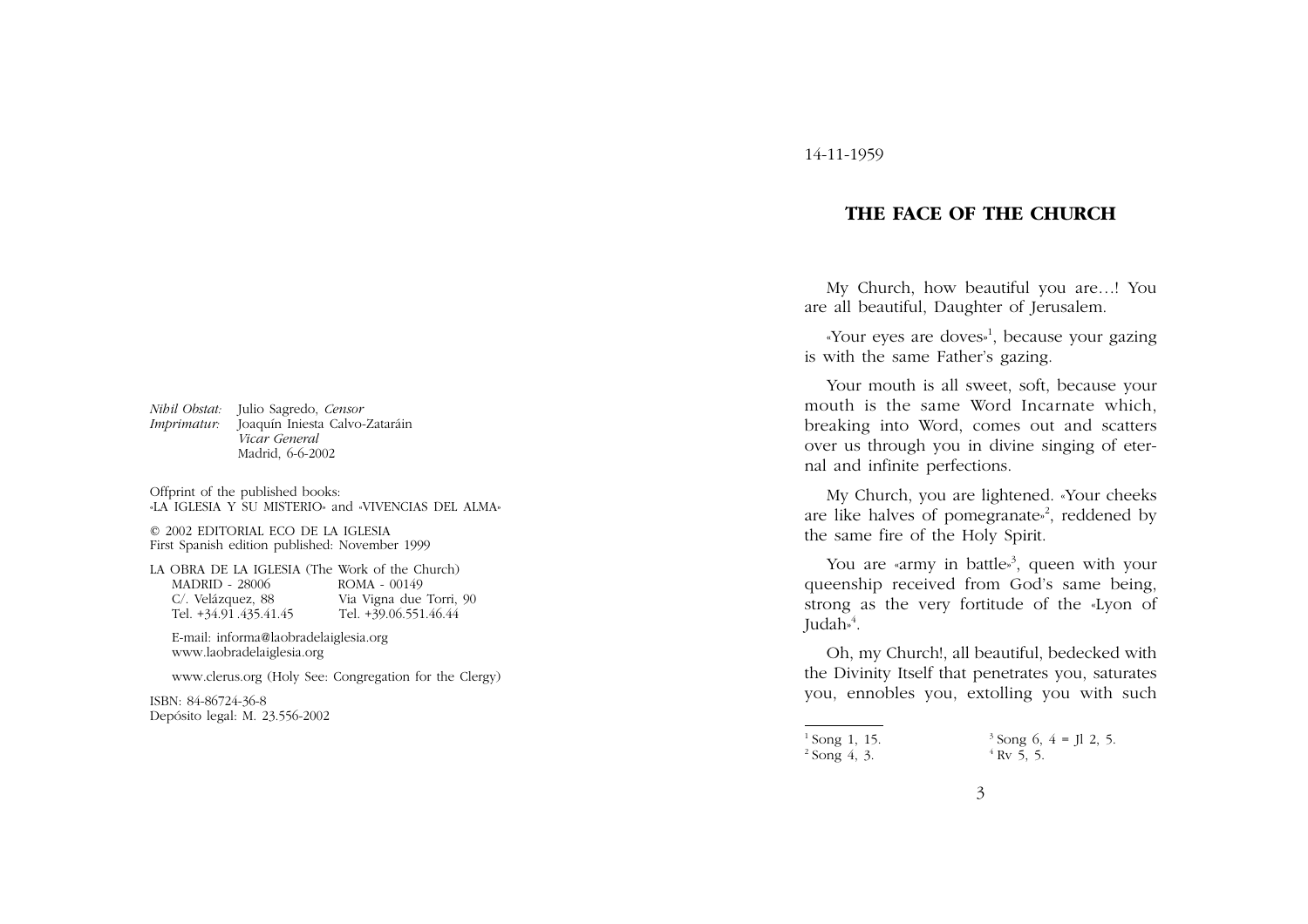fruitfulness, that you, my Church, are the very same Word Incarnate that comes out from the Father's bosom breaking into Word and burning Himself in the Holy Spirit. That is your royal Head, my Church!

How beautiful you are with the beauty of the same Most High and Most Holy God! Your Bridegroom's divinity truly sheds down from you to all your living members…!

My Church, you are Mother with the same heart of the Father. The one and only white Dove which encloses in its bosom the whole adorable Trinity.

Oh, my Church!, all dove's innocence you are…Your perfumes extend across all the ends of the earth. You are a «sachet of myrrh»<sup>5</sup> put in the very bosom of the Most High; and so lovely, that the Father Himself, who takes no other delight than in Himself, in his Son and their common Holy Spirit, recreates and pleases Himself in you, because your Head and your Crown is his own Incarnate Only Begotten Son.

My Church, where is Solomon so that he may sing you in his poems…? Where all the poets so that they may sing something of the beauties of my Church…? But no, there is no poet that can sing you as you deserve. You have to be known as you are, and only the Father contemplates you adequately in all your beauty, because you, in your Head, are his Word.

And there is neither a word which can sing you, my Church, beloved Church, because, not knowing you, who will know how to express you? Who will be able to spell out the romance of infinite love that God accomplished in you and with you, as Bridegroom in love, oh Celestial Jerusalem!, on the day of your wedding in perpetual and eternal marriage, according to the promises of He who Is, announced to humanity from the beginning of time?

But yes, that you yourself, in your royal Head, sing and express yourself, as She is the fruitful Word that comes out singing from the Father's bosom, beautifying you with your royal crown of glorious Divinity as Bride of the immaculate Lamb; sealing you in your brow with his divine blood, shed on the holy altar of the cross, which takes away the sins of the world; and bejewelling you with all the gifts, fruits and charismas of the Holy Spirit, who at Pentecost made you break out in word of fire through his loving impulse.

<sup>5</sup> Song 1, 13.

Oh, my Church!…Who shall be able to love you as you deserve? There is no created love, my Church, Word of the Father… So wonder-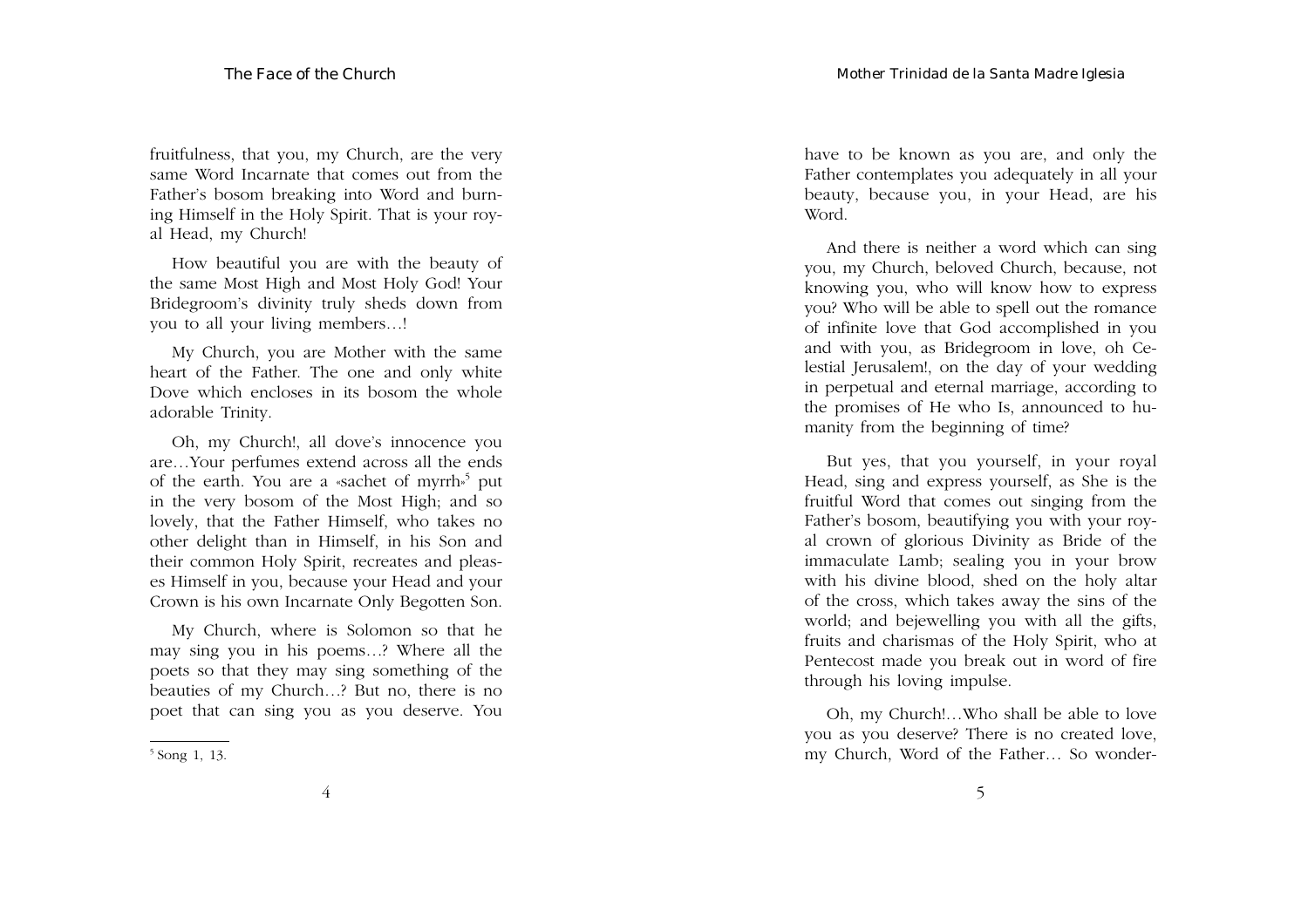ful you are, that the Infinite Love Himself, is the one who suits you, and loves you and marries you in eternal marriage. And, burning you in his flames, unites you «in justice and in truth»<sup>6</sup> with the Word of Life, in such a way that, between your Head and your members, the Love Himself works a great mystery, image of the Incarnation; and in such consummate perfection, that as human and divine nature unite themselves in one only Person, who is the Word, in that way, between the whole Mystical Body and his divine and royal Head, such an intimate and divine union is carried out which is the Total Christ;

royal Head, which crowns you, Holy Church, with righteousness, peace and love; ennobling you with the infinite and coeternal Truth of the same Trinity who, in you and through you, manifests us, donates us and gives us «all the treasures of the wisdom and knowledge of God»7, which are given to us by Christ and through Mary in your Mother's bosom, replete and saturated with Divinity; to inebriate, saturating, whoever drinks from the torrential affluents of the eternal Fountains, that spring from the Father's bosom, through the open side of Christ, and overflow from your Mother's bosom to humanity, with a Father's heart, a Word's song, and a Holy Spirit's love.

How much my One Trinity loves his Holy Church…! It loves her so much, that it made her a repository of its divine life so that she might fill with Divinity all of her children; in such a way, that my Mother Church is the heart of God on earth, the singing expression of the Infinite, the manifestation of the eternal Love in his being and in his Persons.

The Father, the Son and the Holy Spirit love the Church with eternal charity, since God, when loving, does it with all his being in a Trinity of Persons.

All that the Father knows, the Word expresses it and the Holy Spirit loves it. All that the Father is through his being, the Word and the Holy Spirit are also that.

And thus, when the Father loves his Church, he does it so wonderfully, that he says to her –as in a romance of unprecedented tenderness and infinite mercy in an outpouring of his eternal love– all that He is, so perfectly, that with the same Word that He has in his bosom to express Himself to Himself, he expresses it to me in my holy Church, and he expresses to me all that He is and just as He is, being what He is in the subsistent instant of being Himself and having got Himself always been it without beginning and without end in eternal subsistence and sufficiency, in his immutable act of familiar and trinitarian life.

 ${}^{6}$  Hos 2, 21.  ${}^{7}$  Col 2, 3.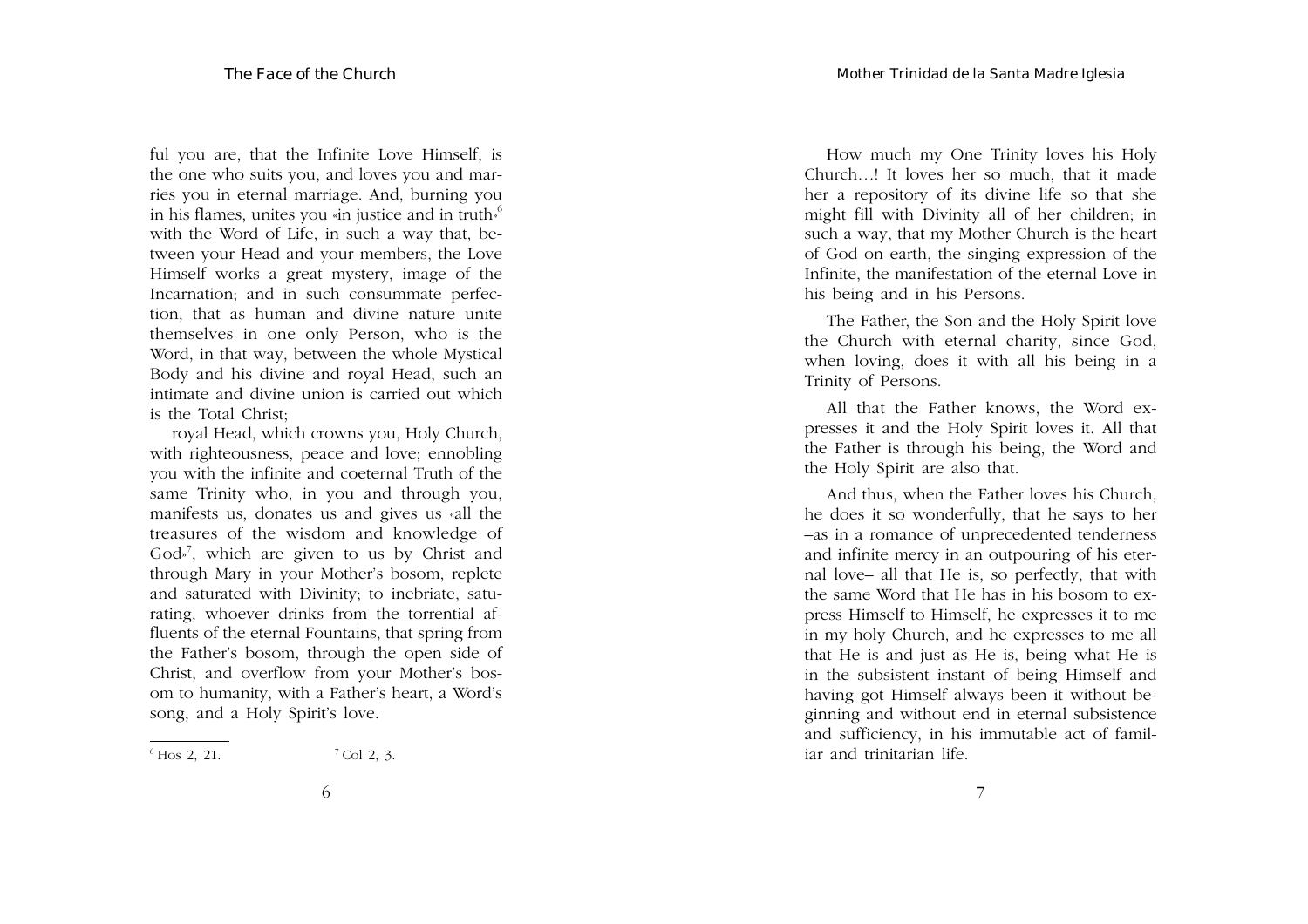Oh, infinite Love…! Neither a prophet nor an Angel, burned in your divine love, were sufficient for You to tell me what You are, but rather, breaking into speech from your bosom in my Church, oh my Father God!, you give me your singing Word, your infinite Word, the same one you have in you to tell yourself your eternal being. It is your Word, your only Delight, your Explanation, the one You have given me in your Holy Church; the one who, «making his dwelling among us<sup> $\delta$ </sup>, tells us the divine, hidden and arcane secret of the *Sancta Sanctorum* of the unfathomable mystery of the trinitarian life.

In this way the Father loved his Church! There is nothing though infinite, mysterious and perfect it may be, that the Father, wanting to reveal it to us, has not told my Church. He wanted to tell her everything, and for that, He gave her his Word, his eternal and infinite Saying who, turned towards me, expressed to me, in a romance of love, the loving wisdom which, in an infinite concert, is my Father God.

Oh Holy Church!, you are all beautiful because you have in you the wisdom of the Father that, in divine and human expression, He deposits it to you in your Mother's bosom.

Let us see if there is anything that my Holy Church does not tell me! Let us see what secret is hidden in the very depths of God which, revealed to his Church, she does not manifest to me…! «Because God has revealed it to us through the Spirit, for the Spirit scrutinizes everything, even the depths of God»<sup>9</sup>.

Let us see!, is there anything that the Word has not told us in the bosom of the Holy Mother Church, founded by Christ, the Messiah promised to our father Abraham, in whose descendants «all the communities of the earth shall find blessing $x^{10}$ ; announced by the Holy Prophets and entrusted to her Apostles, as a New and Celestial Jerusalem? «Because I have told you everything I have heard from my Father<sup> $n^{11}$ </sup>.

The divine Word is the infinite Speech in God, and when He speaks, He utters the bosom of our Divine Family, and He has uttered it in his Church.

How marvellous is God! So much, that he gives us his Only Begotten Son to show us the love that He has for us, and, in an excess of that same love, He gives Him to us defenceless in the cross, singing to us, in his bloody canticle of Divinity, the heart of the Infinite. «God so loved the world that he gave his only Son, so that everyone who believes in Him might not perish but might have eternal life<sup>[12]</sup>.

 $^8$  Jn 1, 14.

 $^{9}$ 1 Cor 2, 10. <sup>11</sup> Jn 15, 15.<br><sup>10</sup> Gn 12, 3. <sup>12</sup> Jn 3, 16.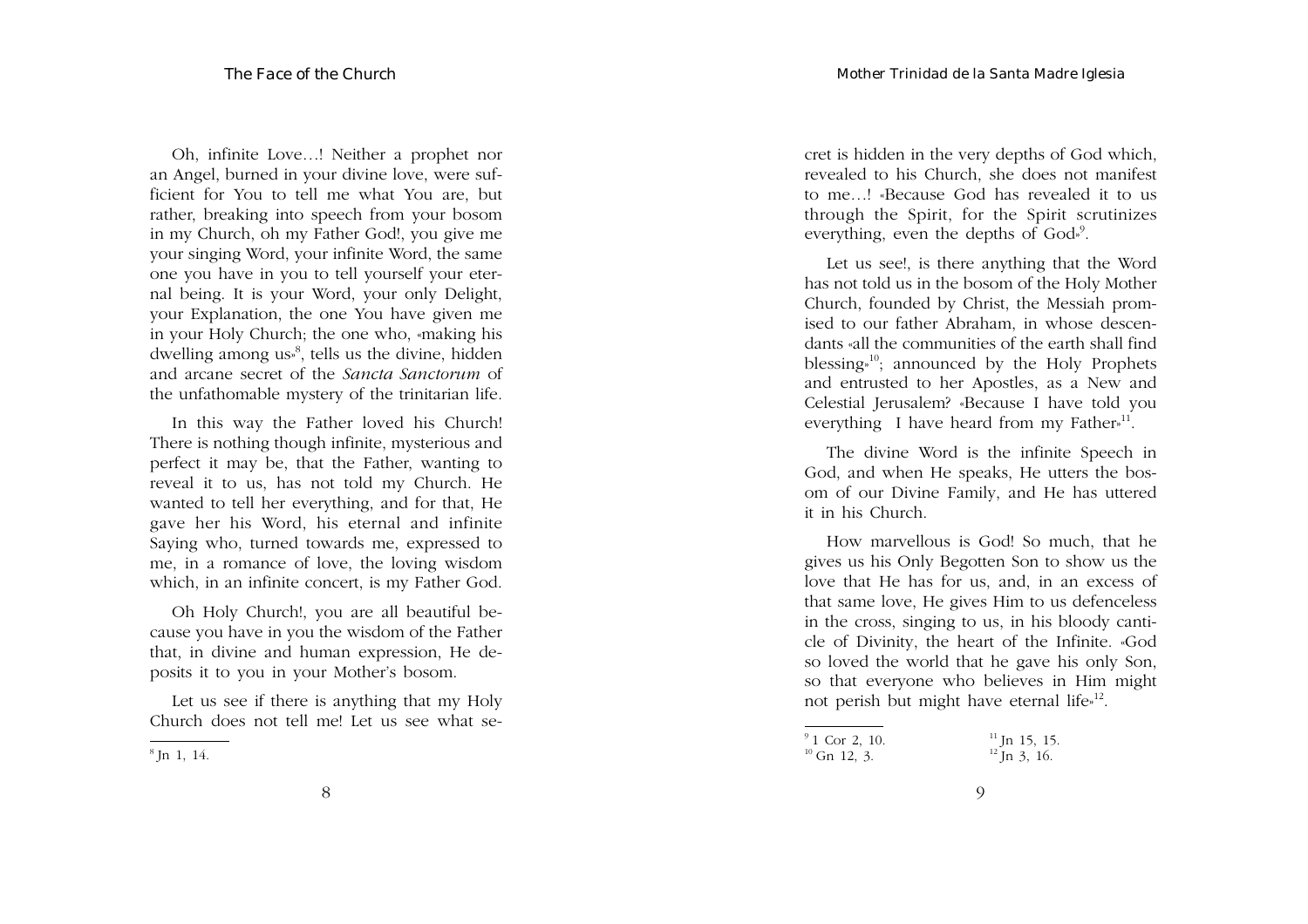My holy Church is the Trinity on earth in divine and human expression.

My Church is the Speech of God to men.

My Church is my God with a Mother's heart.

My Church is my Mother with God's heart.

Oh Church of mine!, I cannot even look at you… Because you are so beautiful, so much beautiful!, that I will never be able to say the eternal joy of the infinite happiness that is contained in your bosom. You are a precious amphora replete with Divinity; the spring through which the divine Wisdom gives Herself to men in a bloody Song of Infinite Love; the unique repository of all God's secret to his children. In you is contained «the Mystery hidden from ages past in God who created all things, so that the manifold wisdom of God might now be made known through the Church. This was according to the eternal purpose that he accomplished in Christ Jesus our Lord<sup> $13$ </sup>.

How greatly the Word loves his Church…! He loves her so much, that, sent by the Father and impelled by the Holy Spirit, He gave Himself, joyfully and blissfully, for her, in the cross.

My Church is all-beautiful, she is all adorned up and bejewelled with the very Deity, since it pours over her in waterfalls of being and in a Trinity of Persons.

It is the Father's will that the Word become flesh to say to men the innermost secrets of the trinitarian life. And at the moment that the great mystery of the Incarnation takes place, the priestly posture of Christ's soul, turned towards the Father, is like saying: «Behold, I come to do your will, O  $God<sub>p</sub><sup>14</sup>$ . You have wanted me to come to sing to men our infinite perfections and «your law is in my heart»15. Lo, here I come as Word to say what you are, oh Father, what I myself am and what our common Holy Spirit is. And I will do this by depositing all our treasure in the Church's bosom, as the Three of us have only one life, only one being, and wanting to pour out ourselves over her, we adorn her by communicating to her the whole secret of our intimate life.

In this way does the Word love his Church: fulfilling the Father's will to tell her all that He is. And not happy enough to express it to her with an Infinite canticle of joyful jubilation, he also says it to her in a most sorrowful agony at Gethsemane, in a bloody bursting out of love, in a total destruction of his human nature,

<sup>13</sup> Eph 3, 9-11.

<sup>&</sup>lt;sup>14</sup> Ps 39, 8 = Heb 10, 7. <sup>15</sup> Ps 39, 9.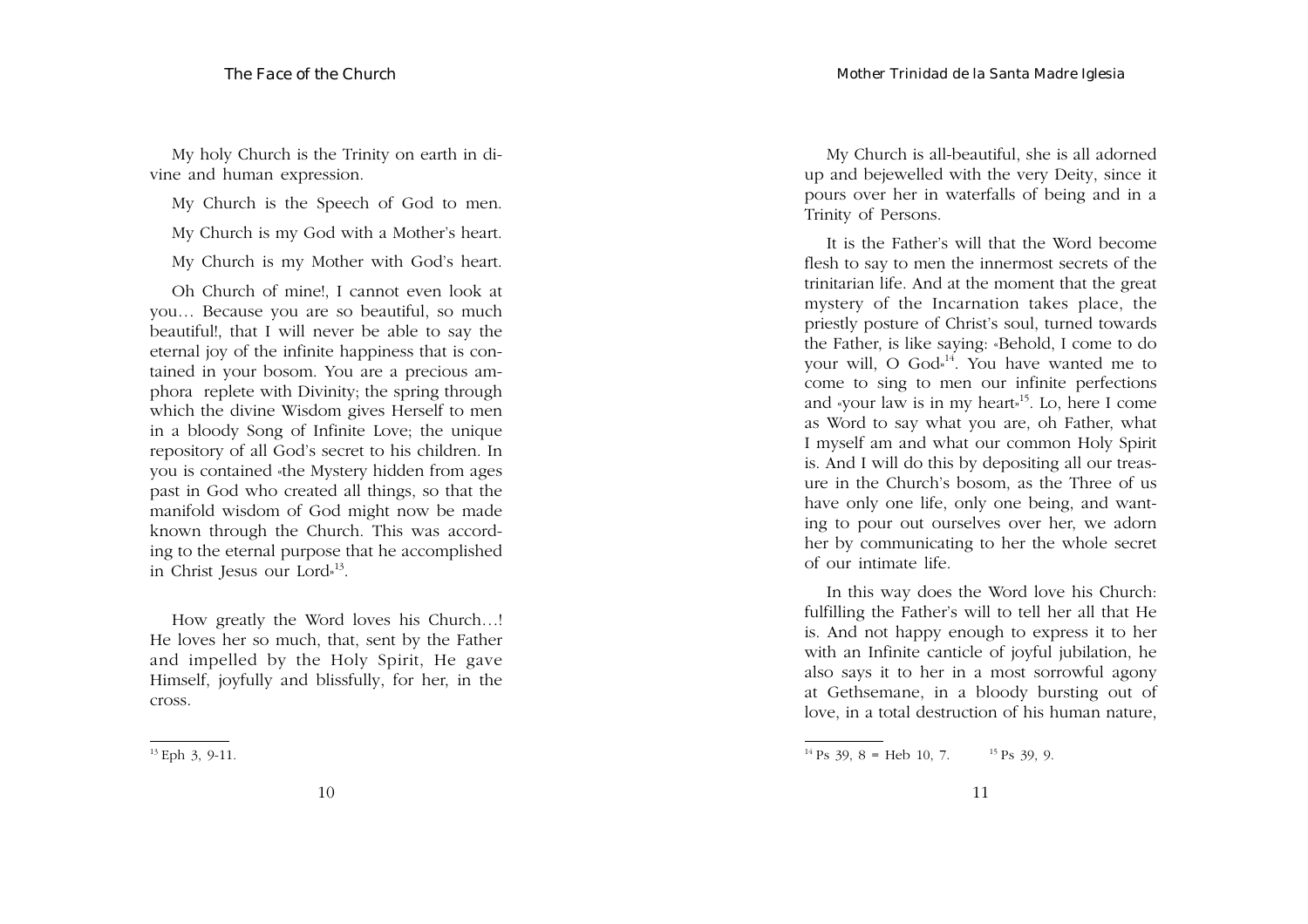who sings to us in the cross, dying, the infinite love of our Father God.

Let us see what is there in the bosom of my Holy Trinity that the infinite Word has not manifested to us in his Church?! «No one has ever seen God; the only Son, God, who is at the Father's side, has revealed Him»16.

Oh, my immaculate Bridegroom…!, grant me to know how to sing the joy of my Trinity-Love, to say the riches that are contained in my Church, to discover the mystery of your most holy soul, to proclaim your Immaculate Mother, knowing how to correspond to such a great gift with a total surrender in a response of love.

How greatly the Holy Spirit loves my Mother Church…! The three divine Persons have one sole will, one sole desire, so that pouring themselves over their creature, they give her all the richness of their infinite love.

It is the Holy Spirit the Love who, in the Trinity, shrouds and penetrates this same Trinity.

It is the Holy Spirit the infinite and personal Charity that, in loving will, moves the Father to hand over to us his Word telling us his eter-

nal and divine secret, and burns the Word, in his infinitely loving fire, to die in the cross giving Himself up for the Church, as an expression of the eternal love that the Trinity has for her.

«If the blood of goats and bulls and the sprinkling of a heifer's ashes can sanctify those who are defiled so that their flesh is cleansed, how much more will the blood of Christ, who through the eternal spirit offered Himself unblemished to God, cleanse our consciences from dead works to worship the living God»17.

It is the Holy Spirit the one who performs the great mystery of the Incarnation in the most pure inner being of Our Lady, all Virgin, who would conceive and give birth a son, whom she would name Emmanuel: «Therefore the Lord Himself will give you this sign: the virgin shall be with child, and bear a son, and shall name him Immanuel, which means "God is with us"<sup>3</sup>; although, whenever God looks outwards, the three divine Persons act jointly, each one of them making it according to their own personal physiognomy.

And thus, the Father, principle and source of uncreated life, gives us his Word so that he may uncover to us his eternal secret; the Word

<sup>&</sup>lt;sup>16</sup> Jn 1, 18.

<sup>&</sup>lt;sup>18</sup> Is 7, 14.<br>
<sup>18</sup> Is 7, 14.<br>
<sup>18</sup> Is 7, 14.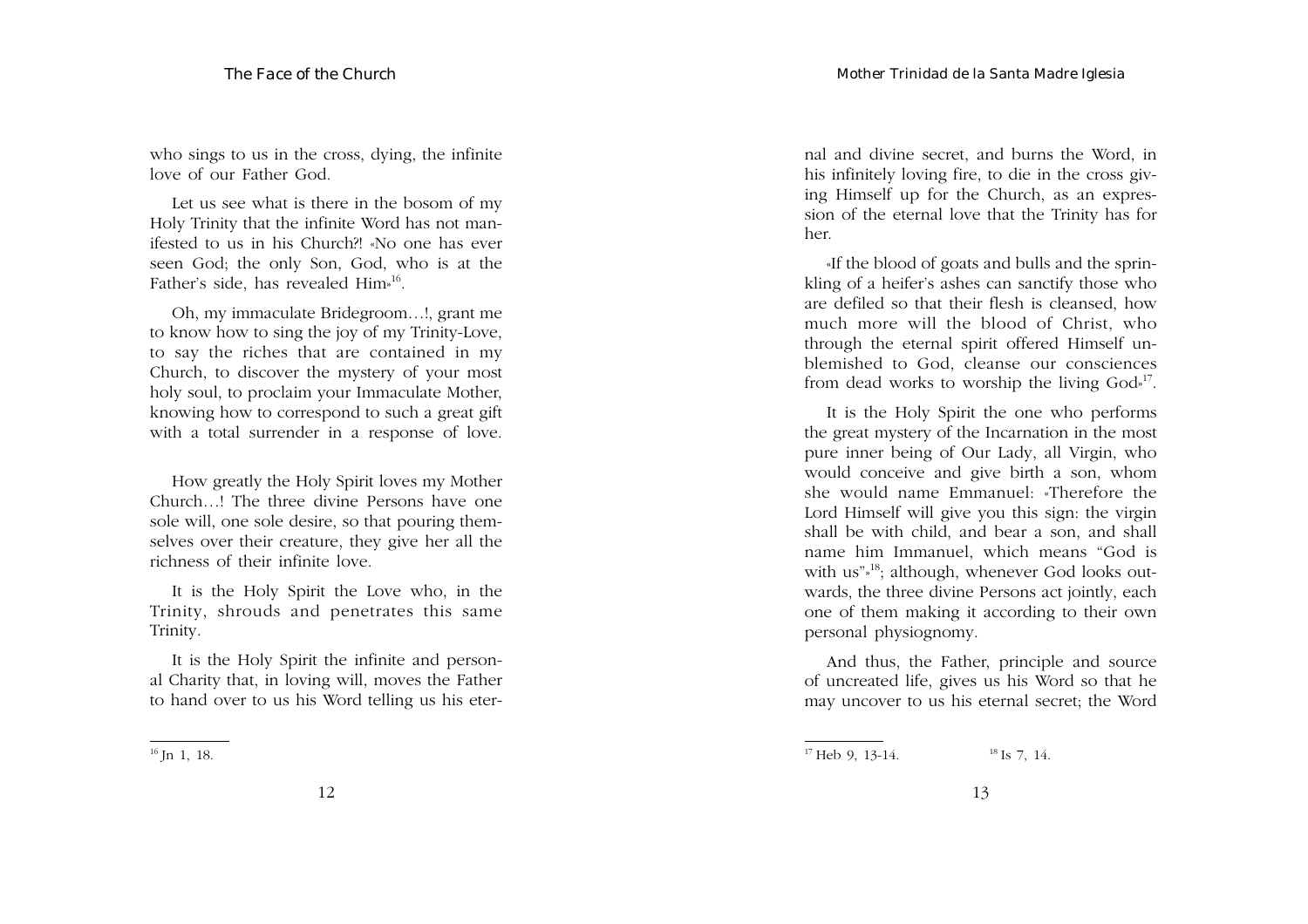sings it to us on the cross; being the donation of the Father and the bloody canticle of the Word the demonstration of the infinite charity that the Holy Spirit has for his Church. This is the way the Trinity loves my Church of mine!

Oh, Holy Spirit!, eternal Love that adorns up the Mother Church, infinite Charity which shrouds my holy Church, loving Kiss that anoints and penetrates all the members of my Church; grant that I may be, with all my beloved souls, a returnable generous kiss in the bosom of the Trinity, that I may kiss each one of the Persons in the instant in which, as a sign of love towards man, they give themselves as a donation to my Church.

Holy Spirit, you are the one who, pouring yourself over the Church, enriches her with all your gifts and charismas.

It is through you, Infinite Love, for whom, the day of Pentecost, that first gathering burst into a word of fire in infinite expression of Divinity.

Through you the members of the Mother Church, penetrated in your eternal charity, are getting enriched with the gifts that You, as a present of love, have deposited in her to bejewel her; in such a way that she, as Mother and Lady, distributes with a Mother's heart all the treasures of your heart to all her sons.

It is you, my Holy Spirit, my Immaculate Bridegroom, the Love that pushes the Father and the Word towards us as donation, and the Charity that shrouds, penetrates, saturates and ennobles my Holy Church.

You are the Love by which the Father through the Word, both burned in you, looking outwards, work the creation.

Through you, the divine Persons look towards man again and, through your infinite charity, in an excess of trinitarian love towards the fallen humanity, the soul of Christ and Mary are creation.

Your love launches the Word from the bosom of the Father to the womb of the Lady, so that, breaking into Word of fire, the divine Word on earth may tell all of us children of God the trinitarian warmth of the Divine Family.

Through you, my infinite Spirit, in an unimaginable and inconceivable sign of love, the Incarnate Word joyfully dies, offering Himself for the Church, and the glorious Father, burned in your eternal charity, in donation and gift of love, surrenders him to the immaculate Church.

Through you, the day of Pentecost, my Holy Church becomes bejewelled and full of wisdom, having all your gifts in plenitude, and penetrating through you in the infinite Word who, «coming down from the everlasting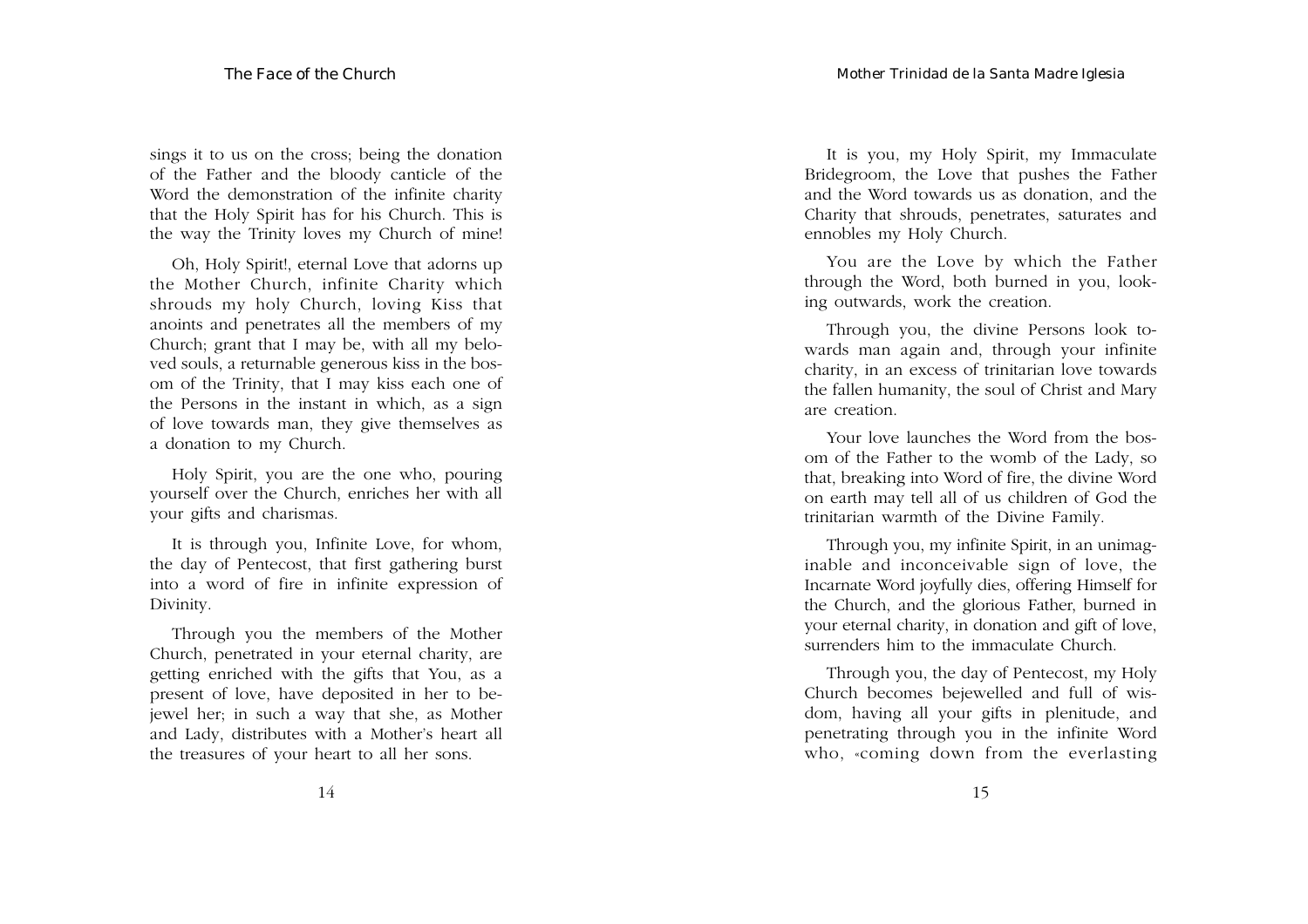hills<sup>, 19</sup>, told us in a bloody song the loving and secret mystery of the Deity. «The Spirit of truth, he will guide you to all truth. He will not speak on his own, but he will speak what he hears, and will declare to you the things that are coming. He will glorify me, because he will take from what is mine and declare it to you<sup>20</sup>.

Let us see if there is anything in God that, wanting to communicate it, the Holy Spirit would not give to my Mother Church…! Let us see if there is anything in God that the eternal Love would not give to my Church…! Let us see if there is anything in God, in his infinite Trinity and in his eternal being, that my Holy Church does not know how to spell out to me with a Mother's heart and with a Holy Spirit's love…!

I am God's daughter, sharer of the divine life, God by participation, heir of the trinitarian life of the Infinite one. And all because my One Trinity, burned in the fire of the Holy Spirit, poured Itself over my Church, so that she, with infinite sovereignty, would give me all that man by himself could never dream of, nor possess, not even fancy, for not understanding «what God has prepared for those who love him $^{21}$ .

<sup>19</sup> Ps 75, 5. <sup>20</sup> Jn 16, 13-14. <sup>21</sup> 1 Cor 2, 9.

It is my Church, through the Holy Spirit, the one who has opened in me the insatiable longing for the Infinite. It is the Church who, through the Sacraments, communicates to men the divine powers of the Incarnate Son of God: «Receive the Holy Spirit; whose sins you forgive are forgiven them, and whose sins you retain are retained»<sup>22</sup>. For which reason the Church is the only one who has the power to tie and untie in heaven and on earth: «Amen, I say to you, whatever you bind on earth shall be bound in heaven, and whatever you loose on earth shall be loosed in heaven<sup> $23$ </sup>.

What can be lacking to my Holy Church that my God would not have given her? The Sacraments are the ones that have made me capable of possessing the Eternal. The gifts of the Holy Spirit are the ones that, purifying me and sanctifying me —«be holy because I am Holy» $^{24}$  enable me to live on earth in wisdom and love, savouring the Divinity Itself. «"Let anyone who thirsts come to me and drink. Whoever believes in me, as scripture says: Rivers of living water will flow from within him". He said this in reference to the Spirit that those who came to believe in Him were to receive $^{25}$ .

 $22$  Jn 20, 22b. 23.  $^{23}$  Mt 18, 18.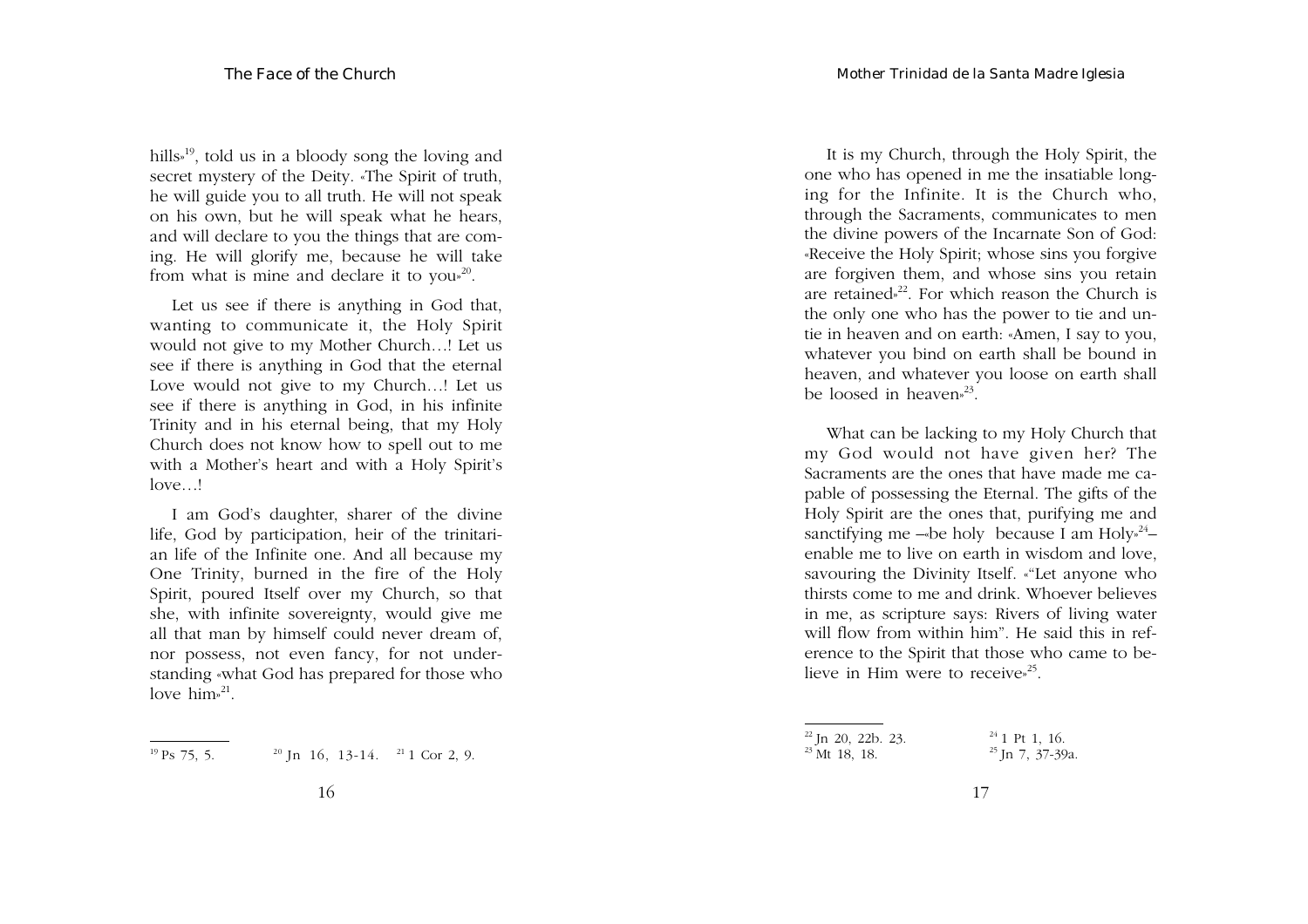It is the Church, in her Liturgy, the canticle of the Word, and the one who spells out to me the divine message contained in her Mother's heart.

Also, oh my Church, the Infinite Love has wanted to give you a Mother. And for this, He Himself created his own Mother, Mary Immaculate, to give her to you as a donation and as a gift of his Father's heart.

God created, looking at his Church and loving her, a Mother for Him and for his holy Church, and gave her all that He would deposit in the Church; in such a way that all the donation of the Trinity to his Church, before being handed over to her, He deposited it in the Mother of the Church, by the mystery of the Incarnation, through her divine and universal Motherhood, so that She might give it to her, with a Mother's heart, a Word's song and a Holy Spirit's love.

The Love wanted to give a Mother to his Holy Church, and to give this Mother to her as He Himself needed, first He made her for Himself, to be able to give us his own Mother.

So much God loves his Church! In such a way that, when He wants to give her a Mother, He gives her the same one that He Himself created for Himself. He does not give her less, he does not content Himself with less.

Mary, the Lady, is God's donation to his Church. My Father God did not want that anything would be wanting in the royal crown of my holy Church, and as He wanted her to be adorned with all his gifts, he also gave her his Mother as a Mother, so that nothing would be wanting in her.

So much does the Father love his Church, giving her his Daughter as Mother; the Son, giving her his Mother as a Mother; and the Holy Spirit, giving her his Bride as a Mother!

Mary is the great donation of the Trinity to its Church, being the Virgin the means through which the Father tells her his Word, the Holy Spirit hands Her over to her and the Word dies crucified for her; since, by divine will, putting her in the plan of redemption, the Virgin was the means that God would choose Himself to donate Himself to his Church. For that reason, the Virgin, Mother of the Divine Grace, is the one to «blame» for all men being filled with grace and able to go to God.

Mary gives her donation to the Church which is her Son and the Only Begotten of the Father. She also gives us the divine Word so that He may tell us the Infinite´s Canticle! Nor does She content Herself with less than to give us her Son, the Word of the Father, so that He may tell us in a romance of love all the secret of our One Trinity!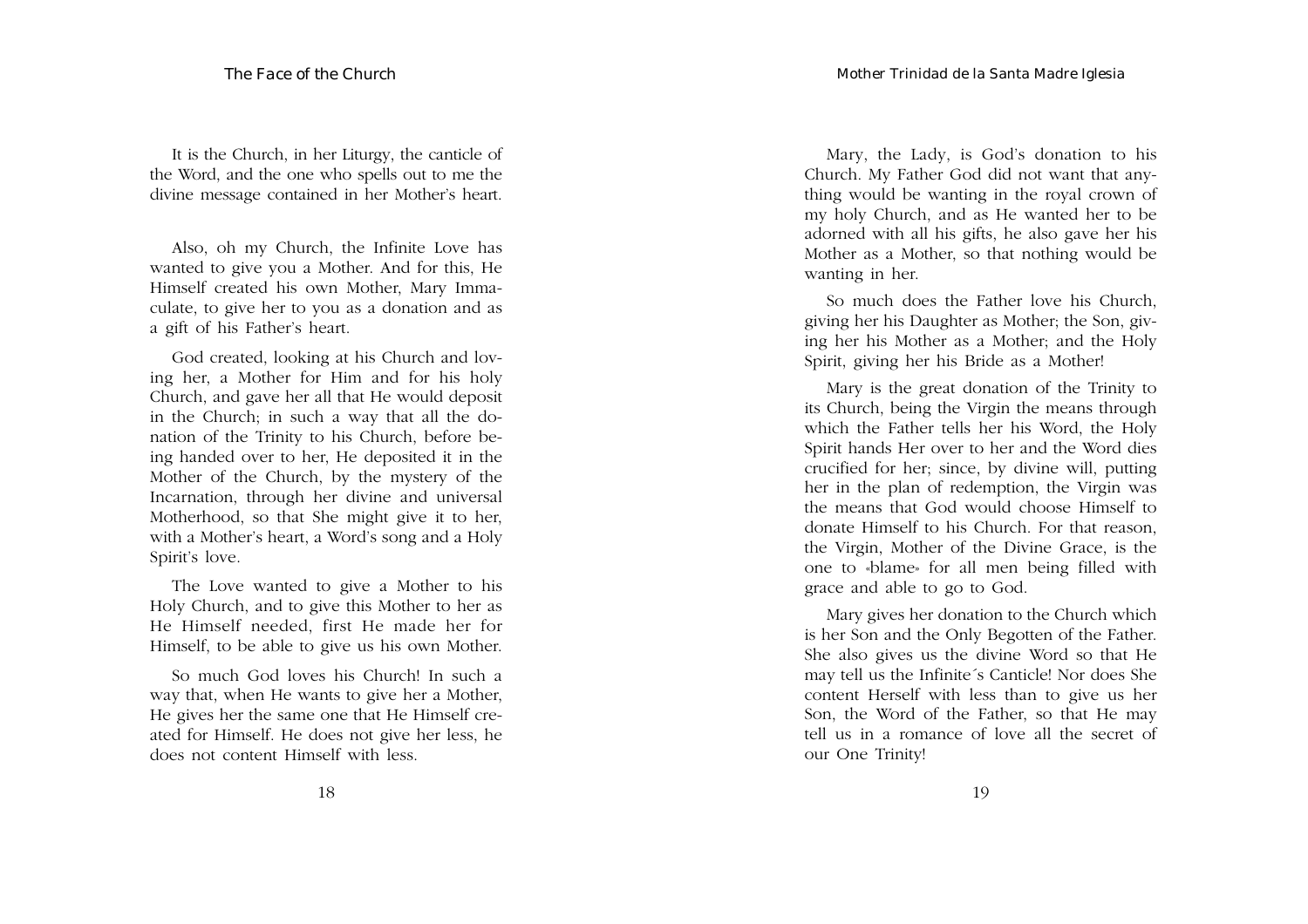Mary cooperated with her *«fiat»,* on the day of the Incarnation, in the donation of the three divine Persons to the Church, in such a way that the Three awaited her «yes» to give themselves. Impelled by the Holy Spirit, the Word was handed over as a donation by the Father to the Mother of the Church, and from her womb, through her maternal will, took place the donation of God to men, the restoration of humanity and the grafting of men in God.

It is wonderful to contemplate the Lady, as Mother of the Church, receiving, united to all her children, the great donation of God to man through the Word; and it is wonderful to contemplate the Lady in the divine plan, next to the Incarnate Word in order to, from God, give the life to men.

Mary is put into the whole divine plan, so much, that if She had not cooperated on one same will with God on this plan, the eternal plans for the Church and the world would not have been fulfilled.

So Mary, put into God's plan, on the day of the Incarnation, and afterwards on the Cross, delivered over her Son to the Church and, together with Him, She gave herself; and with the Son She hands over to us the Father and the Holy Spirit, according to the thought of God; who created us solely and exclusively so that we might possess Him, making us his children, sharers of the divine life and heirs of his glory.

Mary is «the pride of Jerusalem, the glory of Israel, the honour of our People<sup> $26$ </sup>, because for Her sake «the Mighty One has done great things» and for this «from now on will all ages call Her blessed» $^{27}$ .

A royal cloak of blood shrouds my Mother Church; a royal cloak that her Bridegroom, Christ Jesus, on the wedding day placed on her, since, driven crazy of love for her, gave her as a gift all his divine blood with which she could forgive, penetrate and divinize all of her children. «You have approached Mount Zion and the city of the living God, the heavenly Jerusalem, and countless angels in festal gathering, and the assembly of the firstborn enrolled in heaven, and God the judge of all, and the spirits of the just made perfect, and Jesus, the mediator of a new covenant, and the sprinkled blood that speaks more eloquently than that of Abel» $^{28}$ .

How beautiful is my Mother Church! In her is contained, hidden in the white Host, the very infinite Word, expressing in every tabernacle on

<sup>&</sup>lt;sup>26</sup> Jdt 15, 9. <sup>27</sup> Lk 1, 49. 48. <sup>28</sup> Heb 12, 22-24.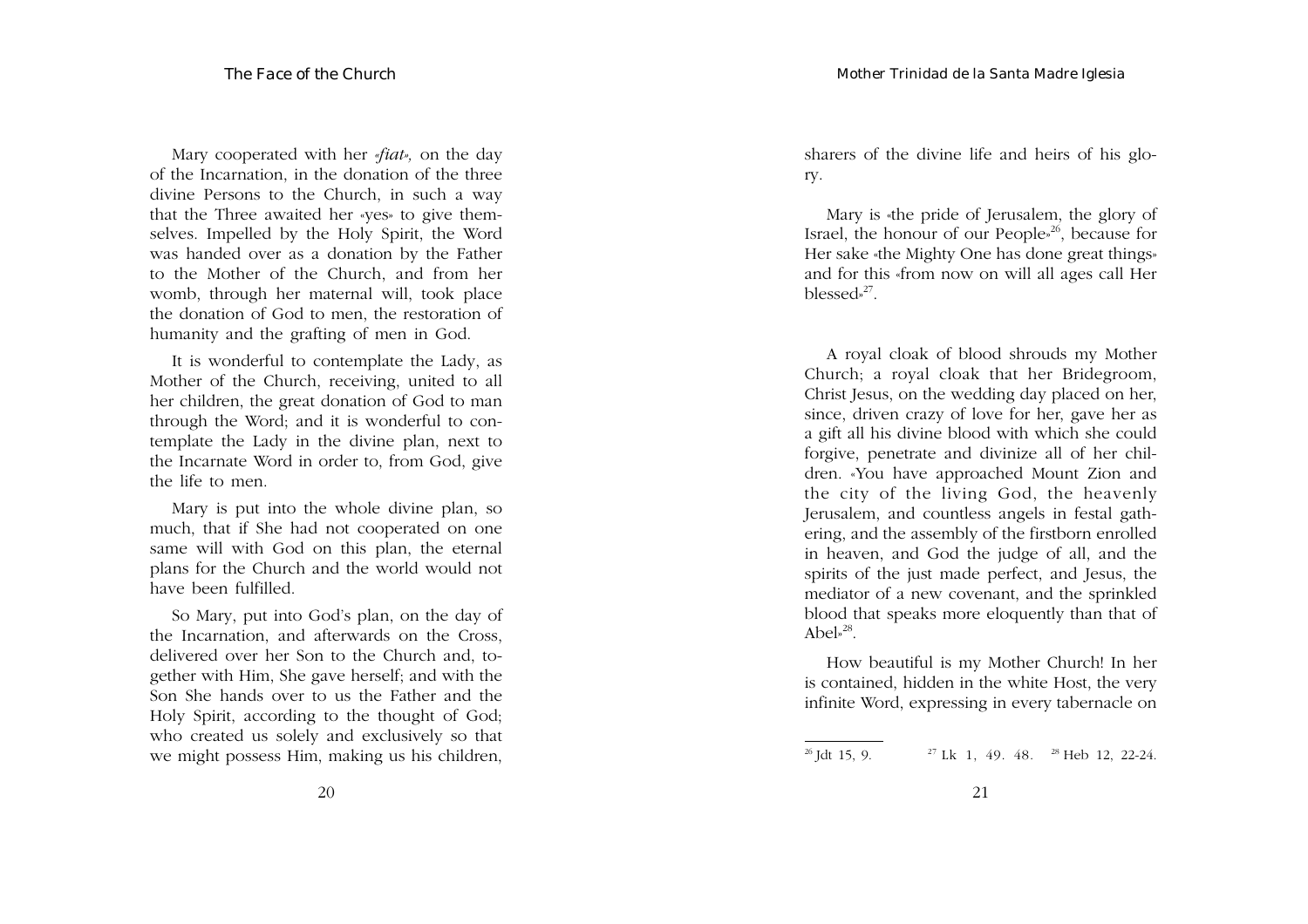earth, in an incomprehensible silence, the eternal love that to my mother Church had her divine Bridegroom, who, willing to remain with her until the end of time, hides Himself under the appearance of a small piece of bread, so that she can give as food and drink to all her children the same eternal Word that she has in her bosom: «Whoever eats my flesh and drinks my blood remains in me and I in him. Just as the living Father sent me and I have life because of the Father, so also the one who feeds on me will have life because of me»29.

The Church is the Incarnate Word, with his most holy Mother, with all the apostles, the martyrs, the virgins, the saints…

But the Church, because she is so beautiful and so fruitful, is not only Church in all her living and life-giving members, who she contemplates with the Father, sings with the Word and burns herself with the Holy Spirit; she is not only the group of all her members who, united, form the Total and mystical Christ, but rather, each one who lives his *being Church* participates of all of the beauties which in infinity spring from the Father's bosom. Because, by virtue of their *being Church*, every christian who lives in grace has by participation what God has by nature, as he made us «sharers in his divine nature<sup>30</sup>, to each one in the measure of their *being Church*, which is that of their transformation in God.

My Church, you in your bosom have all the attributes and perfections of God's being, who in infinity of nuances, pours yourself over you adorning you and beautifying you with his very beauty, being yourself like the Woman clothed with the sun of the Apocalypse.

My Church, you are the truth, the sanctity, the union, the charity, the fatherhood; because your royal Head is the very Word that comes out from the Father's bosom. And you are so simple, that this Word, when He created you, dressed Himself up with a human nature, and wanted to entrust to you and perpetuate in you his mission of evangelizing the poor, having made Himself poor He who is the infinite Richness, to enrich us with his poverty  $31$ .

You, with Christ and through Christ, are Mother of all souls. They have all been created to get into your bosom, to be your members; they are all called by God to contemplate the Word that comes out from the Most High God Himself, manifesting Himself through your mouth, burned in the gladdening flames of the Holy Spirit.

 $29$  Jn 6, 56-57.

 $30$  2 Pt 1, 4.  $31$  Cfr. 2 Cor 8, 9.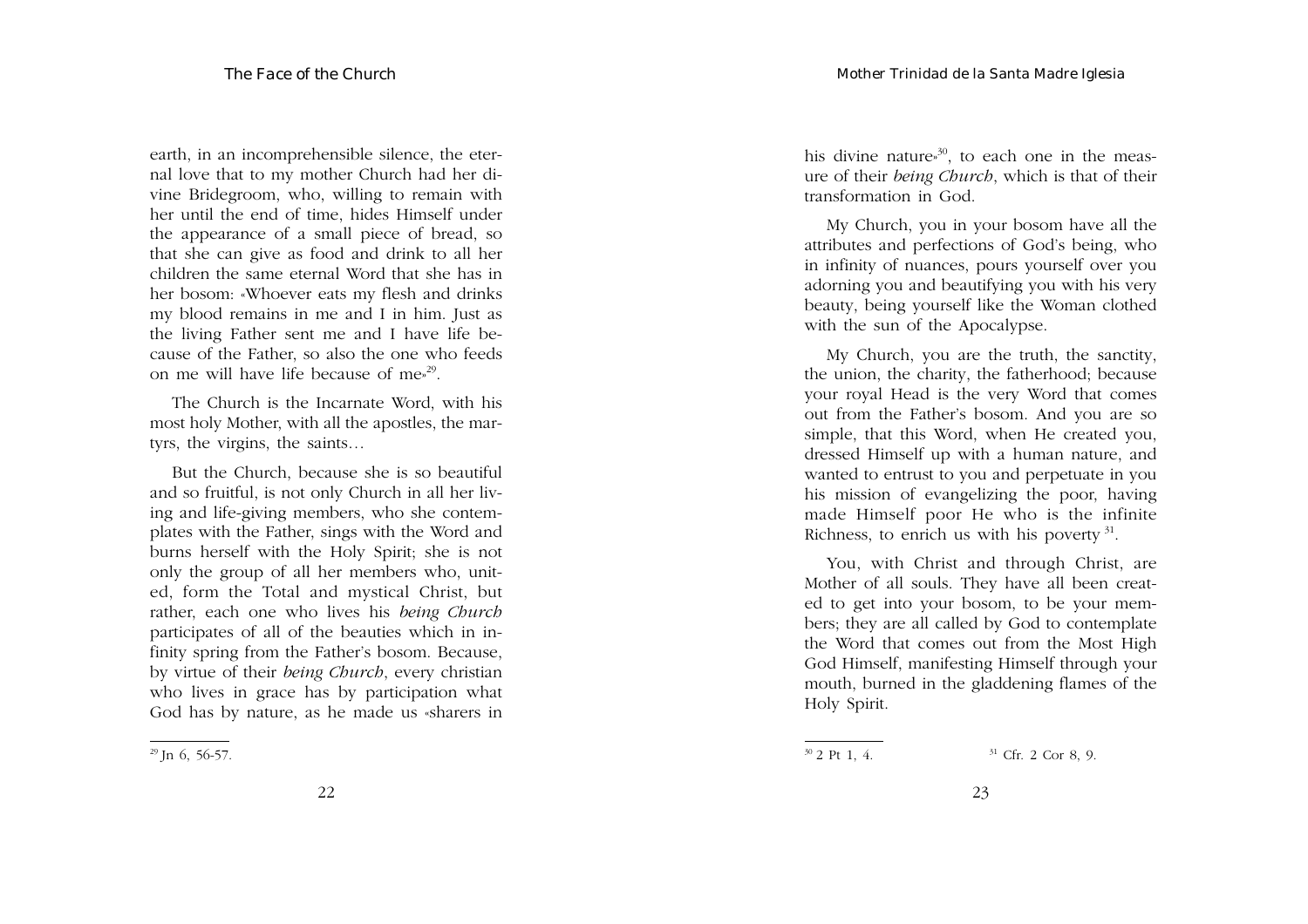Oh, my Church, how the Word of the Father is singing in your bosom…! Everywhere the Word is singing in the Eucharist in a silent canticle of loving expression; that same Word who in the bloodless Sacrifice of the Altar, perpetuation of the Incarnation, life, death and resurrection of Christ, is victimizing Himself in a bloody cry of eternal and infinite love.

Word of the Father, how you sing in your Church…! This whole Church is burned in the impetuous fire of the Holy Spirit, she is dressed up in royal purple by the blood of the Lamb of God which, springing out in torrents, spills Itself through the sacraments over all the children who want to become imbued with that divine blood.

My Church, you are Christ, and with Him, through Him, and in Him, Priest, Victim and Altar; perennial Sacrifice that offers Himself «so that they should know the Father and the one whom He sent, Jesus Christ<sup>» 32</sup>. You have the marvellous and divine mission of singing his infinite Song, while burned in the fire of the Holy Spirit, as the fruit of your contemplation with the Father. You are the one who has to give us the living dogma, in loving wisdom, which is contained in your Mother's bosom, to vivify all of us, giving us the food broken into small

24

pieces, according to the times, races and capacity of each of your sons.

My Church, how beautiful you are…! «You are enclosed garden, my sister $s<sup>33</sup>$ , containing inside your fence all God's being, that, spills torrentially in you, divinizes all souls that enter in your Sheepfold; «fountain sealed»<sup>34</sup> with the seal of the living God and of the Lamb, which adorns and bedecks your Queen's brow.

My Church, you are always singing the Song that the Word has placed in your bosom. You are singing, my Church, the divine life throughout all the ends of the world, which is the great mission for which the Word became flesh and that to you, through Him, was entrusted.

And this Church of mine which is so beautiful, so fruitful, such a Lady, such a Queen and so divine, is the pride of my *Church-soul*. I have no other joy nor content than being daughter of the Church, because only she makes me daughter of God, sharer and heir of his glory!

I see, in the bosom of this Holy Mother of mine, opened caverns, not healed, bleeding, awaiting to be filled with the return of children, who, when they departed, left her wounded,

 $32$  Cfr. Jn 17, 3.

 $33$  Song 4, 12.  $34$  Song 4, 12.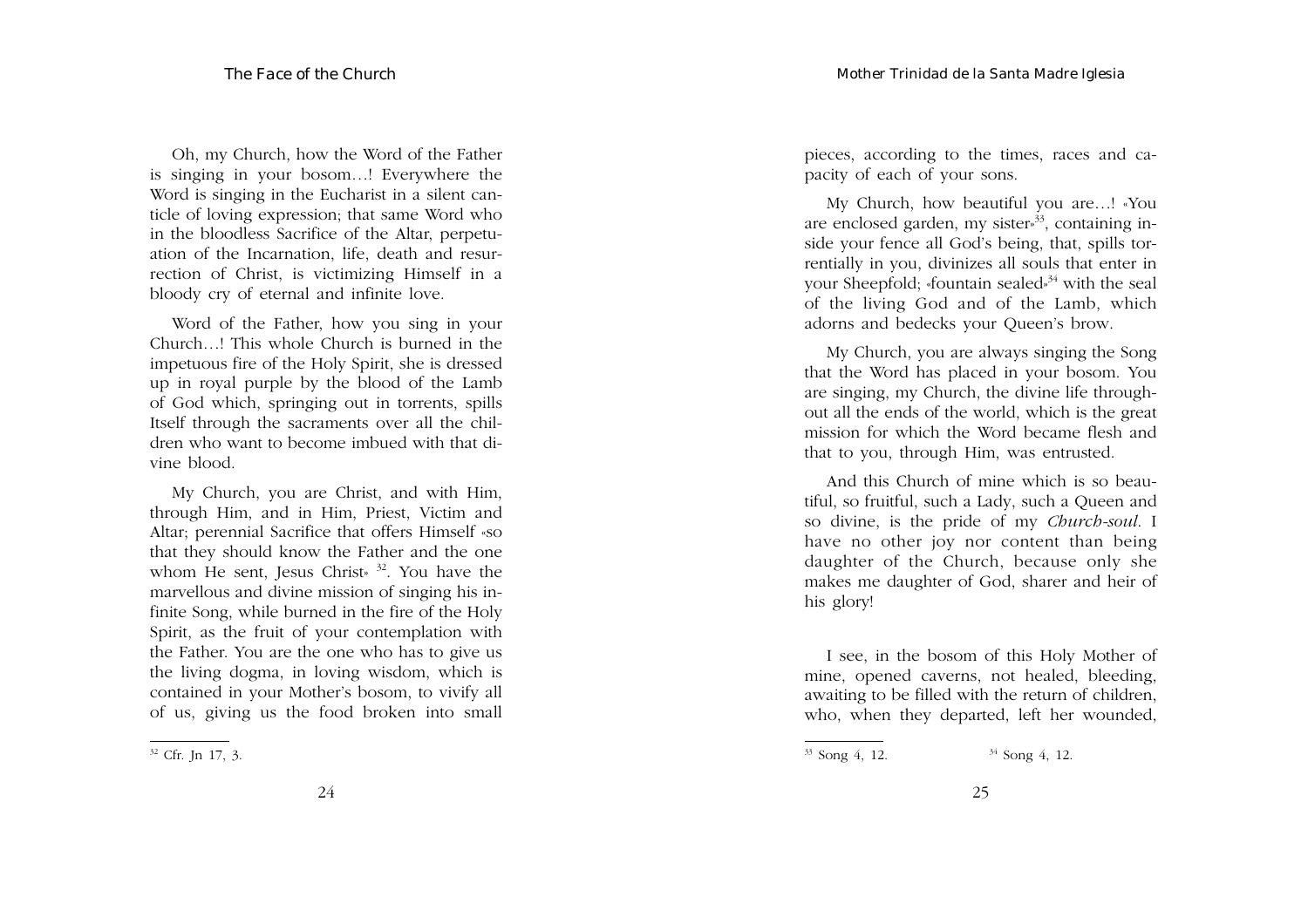tearing her loving inner being. And they went away because they didn't know their Mother the Church, because, although they were Church and maybe teaching Church, they did not know their *being Church* well. If they had known what *being Church* is, and the infinite and fruitful truth that is contained in the bosom of this Holy Mother, and how the Church loves them and waits for them, and how She has torn herself, and in what way have they left her wounded, shattered and mutilated, these children, who were favourite children of her loving and caring warm bosom, would not have gone away from the Father's House «wandering after the flocks of their companions<sup>35</sup>!

They have come out of her motherly bosom because they did not know the infinite happiness that was contained in her bosom, and because we, the ones who are Church and are sheltered under the See of Peter, by not living profoundly her riches, have disfigured with our faults, unconsciousnesses, lukewarmnesses, cowardices, and even treasons, the beautiful face of this Holy Mother.

And now the Church is like the father of the prodigal son, going out to meet him and looking out from her divine height, torn, disconsolately and bitterly clamouring through Christ's Vicar on earth: «Unity, Unity…!»

Let those children come, those who, separating themselves from the Father's house, left the Mother Church torn, crying for their absence…!

And the Church, with her merciful inner being, pouring herself out in the love of the Holy Spirit, goes on clamouring, ready to forgive with the blood of the Lamb those children who, leaving the Sheepfold of the Good Shepherd, left her covered with a cloak of mourning, with which she covers, overlooking, the caverns that those children left open when they abandoned her, crying with the prophet: «They have forsaken me, the source of living waters; They have dug themselves cisterns, broken cisterns<sup>36</sup>; and with Christ: «Let anyone who thirsts come to me and drink, I will give him a gift of lifegiving water, that springs to eternal life! $s^{37}$ .

The Church is crying out through the Holy Father: Unity! She is clamouring, as with a cry of alarm: Unity!, because she sees with her divine look that the devil confuses the souls, scattering the small sheep of the Good Shepherd's Flock. «Tell me, you whom my heart loves, where you pasture your flock, where you give them rest at midday, lest I be found wandering after the flocks of your companions»38.

<sup>35</sup> Song 1, 7.

<sup>&</sup>lt;sup>36</sup> Jer 2, 13. <sup>37</sup> Jn 7, 37; Rv 21, 6. <sup>38</sup> Song 1, 7.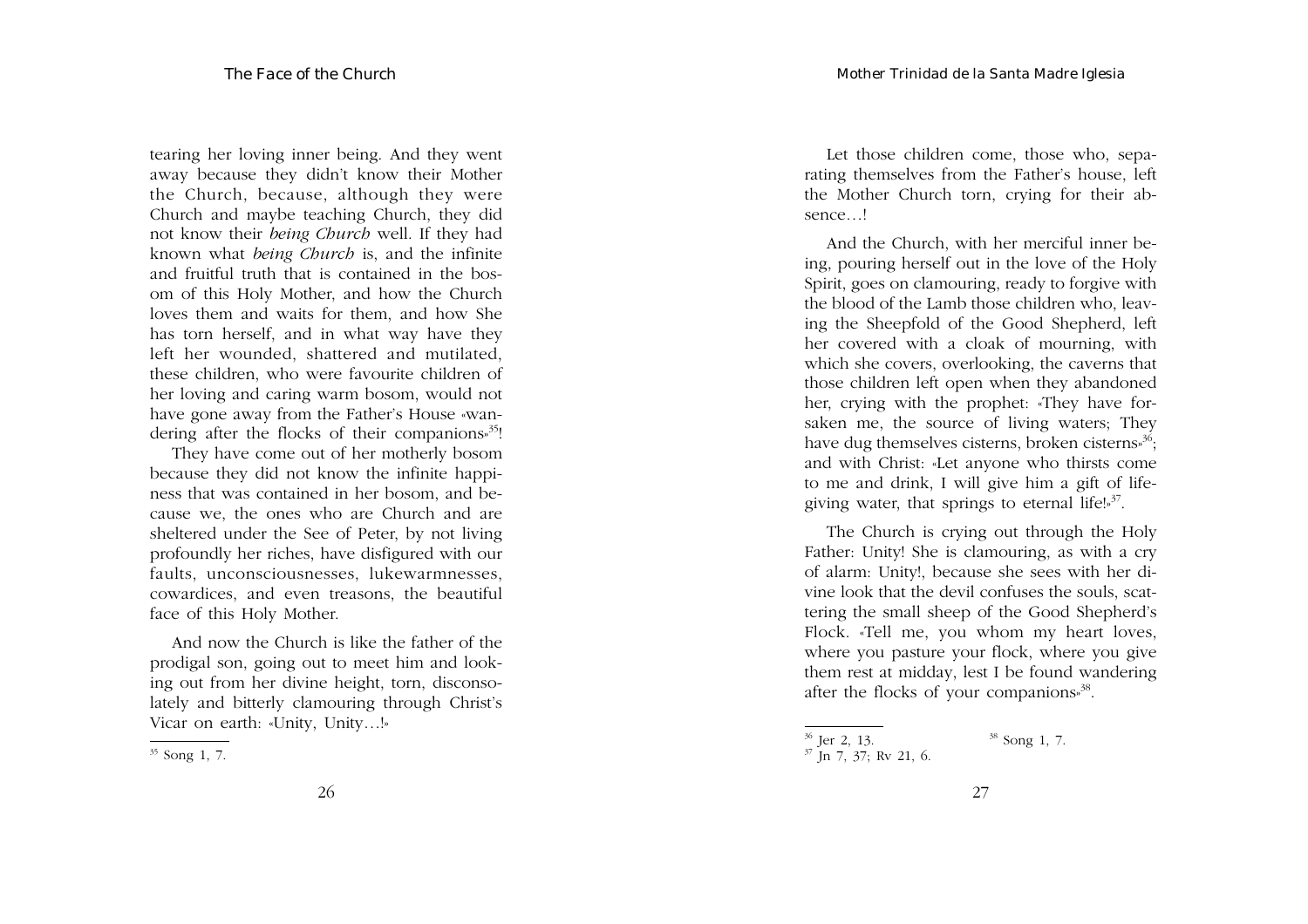Unity!, the Word is crying out in the bosom of the Father and in the bosom of his Church through Peter, to whom He Himself said when instituting her: «You are Peter, and upon this rock I will build my Church. I will give you the keys to the Kingdom of Heaven. Whatever you bind on earth shall be bound in heaven; and whatever you loose on earth shall be loosed in heaven<sup>39</sup>. «I have prayed that your own faith may not fail; and once you have turned back, you must strengthen your brothers<sup>40</sup>.

And this Peter, who is the Holy Father, is crying out from God's bosom with the Word: Unity of all the little sheep and of all the shepherds in his Sheepfold…!

Unity!, cries out the Church, praying to the Father.

«Our Father who art in heaven, hallowed be your name<sup>\$41</sup>, known, loved and extended throughout all the confines of the earth, lived in its fullness by all the little sheep of the Good Shepherd's Sheepfold, and sung and manifested to all souls.

«Your kingdom come»<sup>42</sup>, through the loving knowledge of the treasure of my Church, which is the Father and the Holy Spirit with Christ and

|  |                 | <sup>39</sup> Mt 16, 18a. 19. | $41$ Mt 6, 9.  |  |
|--|-----------------|-------------------------------|----------------|--|
|  | $40$ Lk 22, 32. |                               | $42$ Mt 6, 10. |  |

Mary dwelling in her, with all the gifts and charismas that the Trinity Itself deposited in her bosom the day it wedded her «in justice and  $\log^{43}$ .

«Your will be done on earth» $44$  for unity, as image of your divine unity, of all those who, having left the Church's bosom, in one way or another they feel they are Church, and they desire to live, although dispersed from the Father's House, the mystery of Christ, who is given to us in all his divine reality in the precious amphora, replete and saturated with Divinity, of the Holy Mother Church, Catholic, Apostolic and under the See and shelter of Peter; who, as good Shepherd, made one with «Christ, and Him crucified»<sup>45</sup>, has to «lay down His life for His sheep<sup> $\frac{46}{5}$ </sup>.

Oh, Church of mine, these separated children are those who have your most inner being torn apart with your open caverns, those caverns which nobody but they can fill, and that will remain open without healing until their return.

You have other children who, living within your own bosom, are wandering deads, float-

 $43$  Hos 2, 21.  $44$  Mt 6, 10.  $45$  1 Cor 2, 2.  $46$  Jn 10, 15.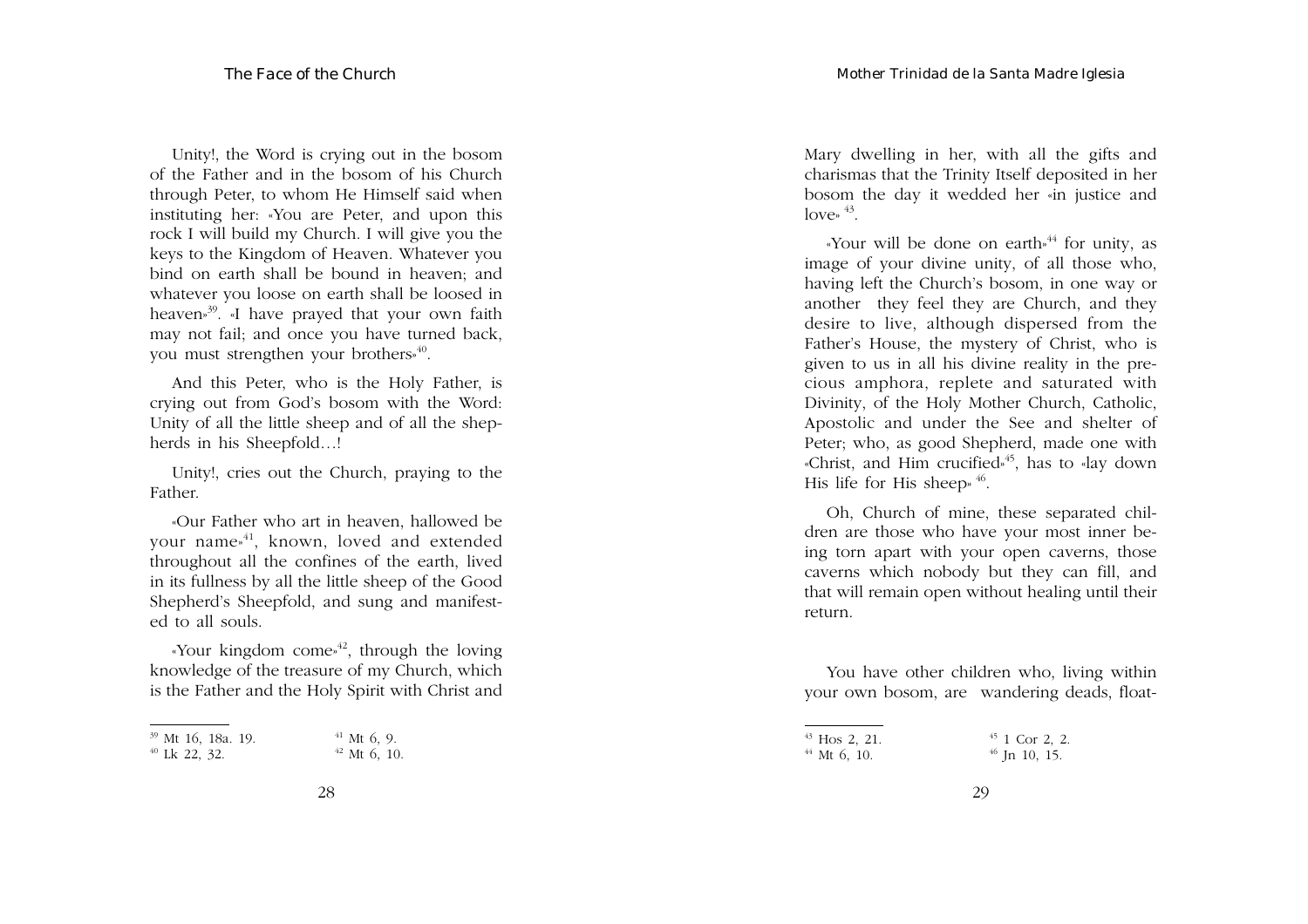ing corpses, who deeply injure your maternal inner being, and are, Mother of mine, those who, being your children through baptism and faith, live in mortal sin.

You also have other children who, being in grace, do not live of the infinite life which is contained in your bosom, and are sick and paralytic members.

Beloved Mother, I see that you have a legion of souls which are the chosen people, the preferred portion of the Good Shepherd's flock. These are your priests and consecrated souls; those who, in an eminent way, «ran attracted by the scent of your perfumes, for your anointed oils are delicate and your name spoken is a spreading perfume; that is why maidens love you»47. Those in whom Jesus placed all his hope and in whom principally deposited the treasure and the mission of your Mother's bosom; that treasure which is to hurl to all souls the infinite life that God our Father wants to give us through your Church's face, as continuer of the same mission for which your Bridegroom became incarnate.

These children of yours, many times, my Church, are like «a resounding gong»<sup>48</sup>. Because the voluntary imperfections of many of the

souls which are called to be continuers of the mission of Christ, choke with their rachitic and sick life the expansion of the divine beats of your Mother's heart, which wants to launch the announcement of eternal love, that your Bridegroom is extending through you at all times, so that all your children, living their divine sonship, united with their Head, Christ Jesus, and Mary, the Mother of the Church, forming the Total Christ, may give to all souls the infinite life that burns in the bosom of the Trinity.

Beloved Mother, Daughter of Jerusalem, who will be able to console your pain…?

You are «Rachel mourning her dead children»49, those lost children who left the Father's House; and in your Gethsemane, you also weep for the coldness, lukewarmness and lack of love of your consecrated souls.

My Church, New and Heavenly Jerusalem, you are on the cross celebrating your perennial Mass which you offer for all souls to extend «the knowledge of the Lord throughout all the earth as waters cover the sea<sup>50</sup>, and you are suffering the lack of love of many of your consecrated souls…, of your priests…; and even, sometimes, of some of the Successors of the

 $47$  Song 1, 2-3.  $48$  1 Cor 13, 1.

<sup>&</sup>lt;sup>49</sup> Jer 31, 15. <sup>50</sup> Is 11, 9.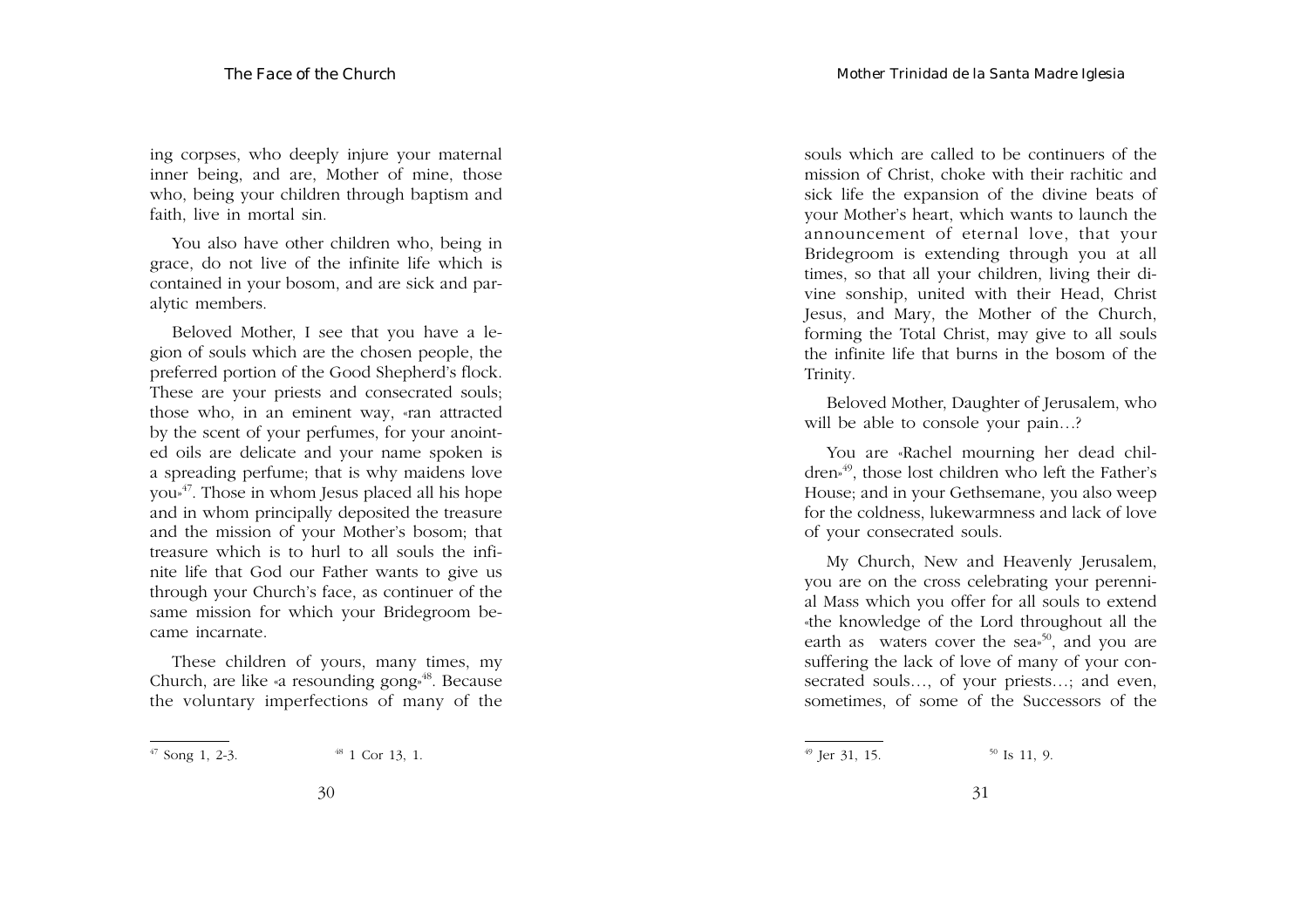Apostles, to whom Jesus entrusted the shepherding of his Church –«Go into the whole world and proclaim the Gospel to every creature. Whoever believes and is baptized will be saved; whoever does not believe will be condemned. They went forth and preached everywhere, while the Lord worked with them and confirmed the word through accompanying signs<sup> $51$ </sup>–; since there are amongst your Shepherds, holy Church, those who, because they do not know you well, do not receive from your bosom the mission that the Word deposited in you to be continued throughout all times; and those who, like Judas, are salaried shepherds, «ravenous wolves in sheep's clothing»<sup>52</sup> and meek lambs, turning themselves into rock of scandal and ruin of souls.

God wanted to give Himself to man and He Himself became flesh. And through this mystery, a great prodigy has taken place between God and his creature, and it is that the People of God has become so divine, that one of them is God; being Christ the representative of all his brothers, and being He, by his divinity, the Only Begotten Son of the Father. And in this manner it is understood that Christ be the Head of all the Church and that all of her be called

«the Total Christ». Because the Divinity has united Itself with the mankind through the Incarnation of the Word to give Itself to man and to associate him to Itself in such a way, that all the Church is the Christ of the Father, burned in the love of the Holy Spirit; for this reason the Divinity delights in its Church, even though she be dark by the sins of her children who have made her like that: «You are dark but lovely, O daughter of Jerusalem<sup>53</sup>, «your eyes are doves<sup> $54$ </sup>, illuminated by the sapiental light of the Holy Spirit.

The Church, because she is Christ, is the speech of God to men, and what she has to tell them is the explanation of the same Word who, through his humanity, manifests Himself to us in a romance of love in divine and human speech. This is why, when I look at my Holy Church, I see her grafted onto the same Divinity through the Word, who through his humanity, has united to Himself all men, making out of all of them the Total Christ.

God wants to give Himself to man and creates a humanity onto all his children are grafted, and unites her to Himself in a personal union, and This One is the Total Christ, Head and members.

 $51$  Mk 16, 15-16. 20.  $52$  Mt 7, 15.

 $53$  Song 1, 5.  $54$  Song 1, 15.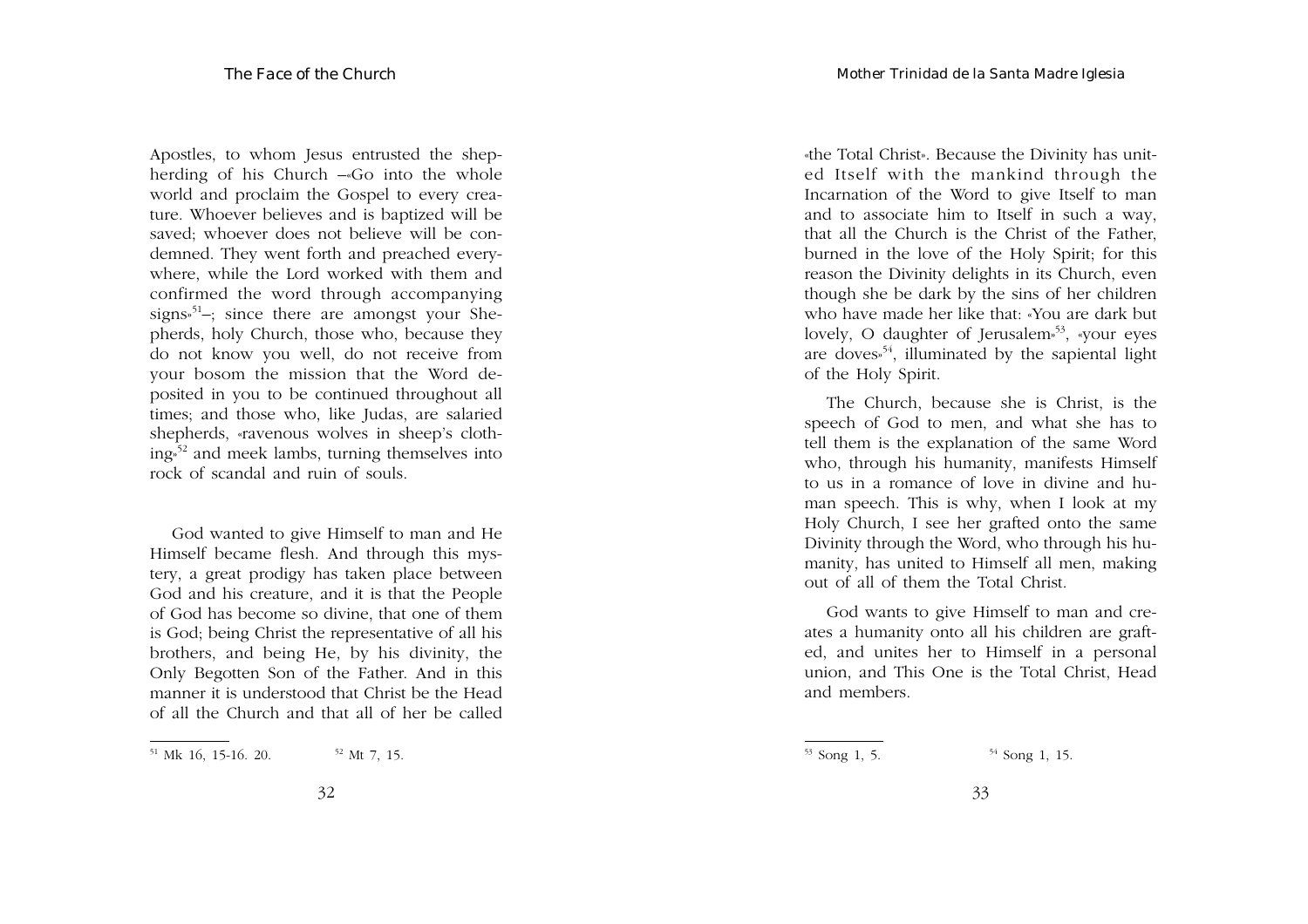God, in Himself, is donation of infinite richness that gives Himself to the Word, and This One gives Himself back to the Father in the infinite love of the Holy Spirit; the life of the three divine Persons being a communication of donation and a mutual giving back. God Himself in Him, through Him and for Him, in eternal subsistence of trinitarian life, by being donation, requires an infinite response, being totally rested in his very bosom, in his necessity of communication.

The fruit of the Father's look is the Word; this is why when He looks into Himself, the Word responds, burned in the love of the Holy Spirit, to the whole donation that the Father gives Him, having compiled in Him the infinite donation of the Father.

The Father looks out and gives us the fruit of his look, which is the Word. But, as his donation has to be reciprocated, and the Word is the infinite Response of the Father, the Word gives Himself to us in the Incarnation, compiles in Himself all creation and, in the love of the Holy Spirit, gives Himself back in response to the Father. Here is also enclosed the great mystery of the Incarnation with all its prolongation, which is the Total Christ, who has to adhere in all his members to its Head which is the fruit of the Father's look, and with Christ, through Him and in Him, burned and embraced in the love of the Holy Spirit, giving back themselves to the infinite Look of the Father, as a gifted response to his donation to our souls.

Separated children of the Church, come to her «Mother's bosom which is a precious amphora, that will never lack for mixed wine; and her womb is a heap of wheat encircled with lilies» 55; listen to the voice of the Good Shepherd who is crying out: «Unity», expression of that infinite union of the three divine Persons. «That they may all be one, as you, Father, are in me and I in you, that they also may be in us, that the world may believe that you sent  $me^{56}$ .

All you catholics, listen to the voice of your Holy Mother Church who calls you to identify closely with her, to live on her divine life. Listen to «her voice which is sweet»<sup>57</sup> and smooth to God's palate; because her voice is the infinite Song of the Father, spelled out in a romance of unprecedented tenderness towards fallen humanity, so that this one may return to the Infinite Love and may fill the end for which we have been created, being children of God, heirs of his glory and «sharers in the divine life»<sup>58</sup>.

<sup>55</sup> Song 7, 3.  $56$  Jn 17, 21. <sup>57</sup> Song 2, 14.  $58$  2 Pt 1, 4.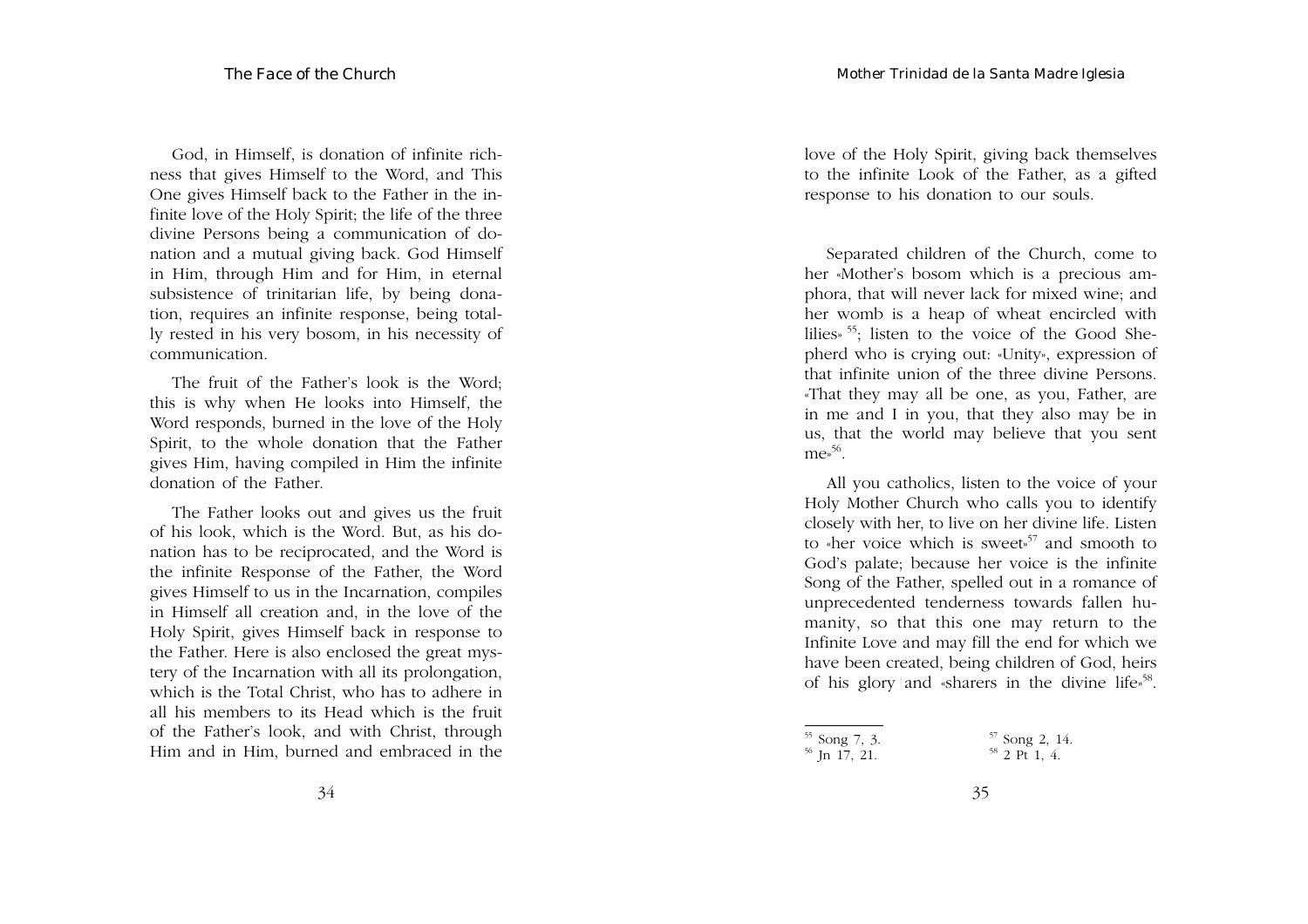Listen to the voice of the Only Begotten Son of God, Incarnate, that resounds in the infinite canticle of the Church, which lovingly invites you saying: «Come to take from my myrrh and my balsam, to eat from the honeycomb's virgin honey, to drink from my wine and from my milk, come and inebriate yourselves with me, my dearest»<sup>59</sup>.

All you consecrated souls, priests of Christ, who, anointed by the smoothest oil, symbol of the Divinity, as the oil which, anointing Aaron's head slid down his face overflowing to the edge of his vestments, you have to be very smooth oil that, in overabundance of your priestly anointment, you may give to all souls this life which Christ came to bring to us, as He said: «I came so that they might have life and have it abundantly<sup> $60$ </sup>; «And this is eternal life, that they should know you, the only true God, and the one whom you sent, Jesus Christ<sup> $61$ </sup>.

Do we know, priests of Christ, all you consecrated souls, living and life-giving members of the New People of God through our insertion in Christ, that it is we, through our selfgiving life, of self-denial, of self-forgetfulness, and especially through our life of prayer, who have to enter, living more intimately our *being Church*, in a profound intimacy with Him our

Father whom Jesus Christ came to manifest to us, and pull out the deep thorn that drilled his soul when, through the Gospel, painfully complains crying out: «You do not know me, nor do you know my Father<sup>,62</sup> «Righteous Father, the world has not known you!»; «He came to what was his own, but his own people did not accept Him<sup>%3</sup>?

But, how will you be able to achieve this, if, by your scarce life of prayer, you do not know of intimacy with the divine Friend, who is always waiting for you? Beloved soul, if at least you would listen to Him, would love Him and would know how to receive Him…!

Let us be the intimate ones of Jesus, so that, lovingly receiving Him, He may not tell us, maybe after a long time of priestly or consecrated life: «Have I been with you for so long a time and you still do not know me?!» Don't you know that «whoever has seen me has seen the Father<sup> $64$ </sup>...? «The Father and I are one $n^{65}$ .

Priest, consecrated soul, do you know the intimate beats of the soul of your Christ, which, palpitating in the soul of your Church and tearing it, is crying out: Unity!? Lean then, as Saint

 $59$  Song 5, 1.  $60$  Jn 10, 10.  $61$  Jn 17, 3.

 $62$  Jn 8, 19.  $^{63}$  Jn 17, 25; Jn 1, 11.  $64$  Jn 14, 9.  $65$  J<sub>n</sub> 10, 30.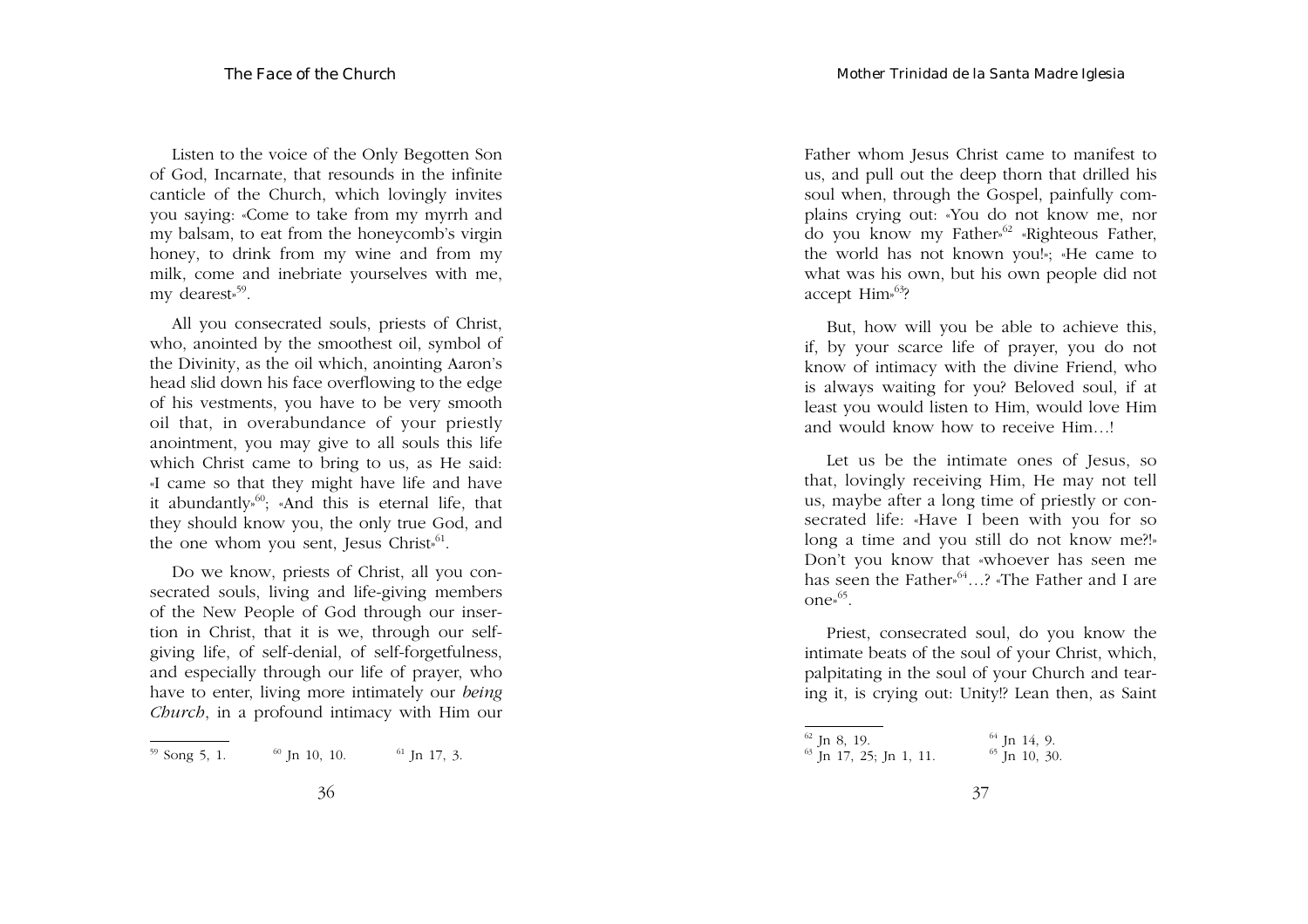John, on his chest, for «he who rests on him will be preacher of the divine's<sup>%6</sup>.

You, at least, are you a flowery garden, an enclosed orchard, who living in intimacy with Christ, do not have any other movements in your soul than those of his most holy soul, penetrating the painful beats which lacerated Her deeply? Do you know that Jesus, because He is the Word of the Father, what he does essentially, by reason of his Person, is to express in the bosom of the Church the infinite secret of the divine life?

He, dying on the cross, bursting out in blood, gave the loudest cry of infinite love.

And his innermost being was painfully torn apart when seeing the souls´lack of love, because «the Light came to the darkness and the darkness did not received it.<sup>67</sup>; and amongst them, many of his consecrated souls, for this He cried out: «I thirst»<sup>68</sup>; I am thirsty to communicate to them the divine life «in abundance…»69! And entrusting to his Catholic and Apostolic Church, founded on the Rock of Peter, the mission for which He incarnated Himself, gave out the supreme cry of eternal love towards the Father and towards men clamouring: «All is accomplished»70.

| <sup>66</sup> Cfr. Evagrius | $67$ Jn 1, 5.            | $69$ Jn 10, 10. |
|-----------------------------|--------------------------|-----------------|
| of Pontus.                  | <sup>68</sup> Jn 19, 28. | $70$ Jn 19, 30. |

Returning to the Father, from whom He came out, he poured Himself over his Apostles, and enlightening them, He burned them in the fire of the Holy Spirit, who made them break into a word of fire. And in that day of Pentecost, the three divine Persons, hurling themselves over their nascent Church, bejewelled and adorned her.

My Church, how beautiful you are…! «Draw me! We will follow you eagerly! Bring me, O king, to your chambers. With you we rejoice and exult, we extol your love; it is beyond wine $v^{71}$ .

How beautiful you are…! «As a lily among thistles, so is my love among the maidens $v^{72}$ . «Her Beloved has taken her to the banquet hall and his emblem over her is an emblem of  $love^{73}$ .

Oh, my Church!, we tell you with the Bridegroom: «Show us your face, let us hear your voice<sup> $74$ </sup>; for your voice is soft, because it is the Word's voice, and your face is lovable, because it reflects the Divinity Itself. «Your eyes are doves»<sup>75</sup> whose divine beams, from the heart of your Apostles, reverberated in all souls the same light and love which is God.

 $71$  Song 1, 4.  $72$  Song 2, 2. <sup>73</sup> Song 2, 4.  $74$  Song 2, 14. <sup>75</sup> Song 1, 15.